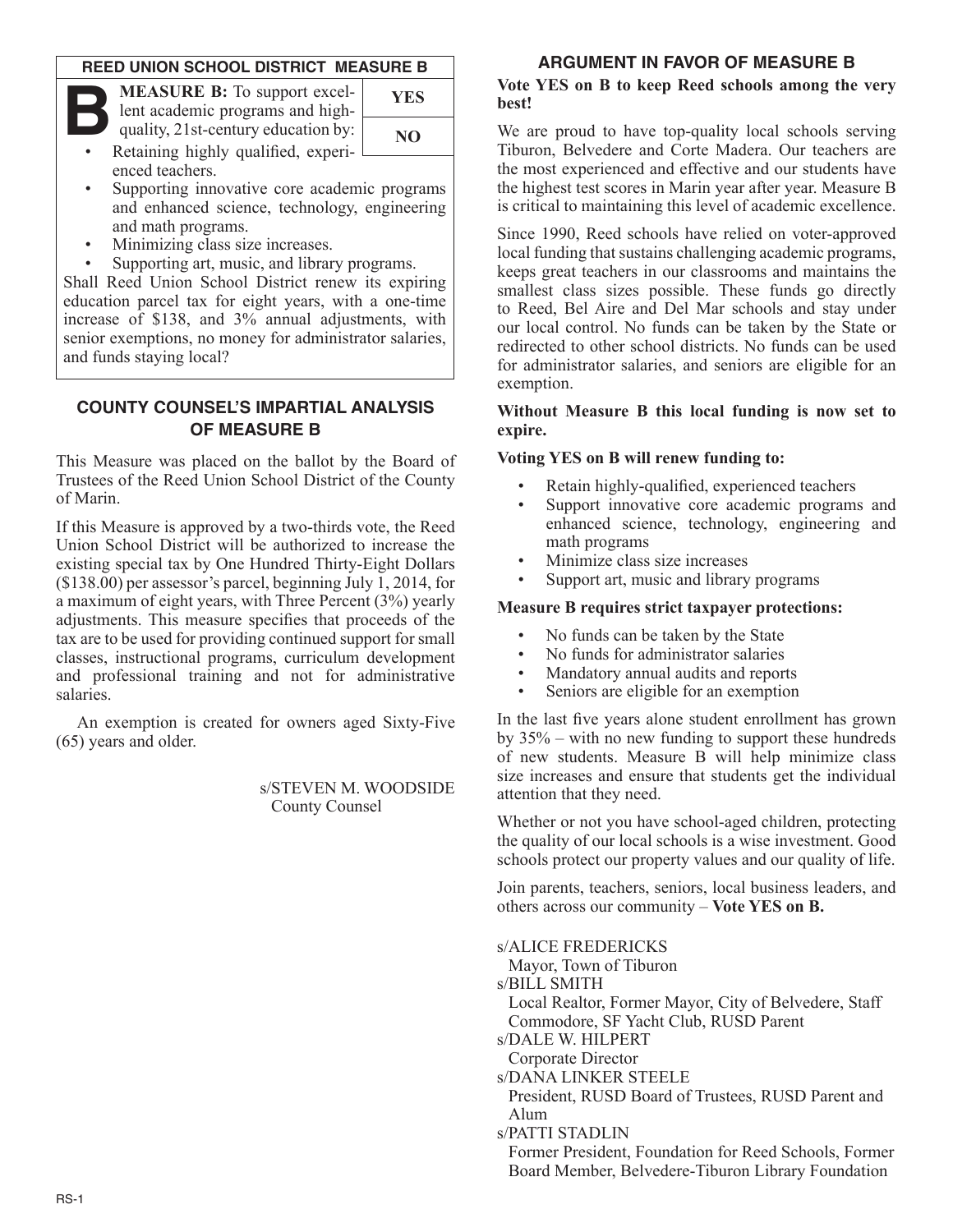#### **no Argument against measure B was submitted.**

#### **FULL TEXT OF MEASURE B Reed Union School District Excellence in Local Schools Measure RECITALS**

**Whereas**, the Board of Trustees ("Board") of the Reed Union School District is committed to maintaining and enhancing the excellent education offered in local schools in order to protect great student achievement and continue preparing students for future success. Furthermore, the District aims to enhance local control of our schools in times of rapidly growing enrollment; and

**Whereas**, by law, all funds from this local education parcel tax are required to be used to support the specified programs in District schools and cannot be taken or redirected by the State. No funds will be used for administrator salaries, and annual reports to the public ensure that funds are spent as promised.

#### **A. TERMS**

To support excellent academic programs and high-quality, 21st-century education by:

- Retaining highly qualified, experienced teachers
- Supporting innovative core academic programs and enhanced science, technology, engineering and math programs
- Minimizing class size increases
- Supporting art, music, and library programs

Shall Reed Union School District renew its expiring education parcel tax for eight years, with a one-time increase of \$138, and 3% annual adjustments, with senior exemptions, no money for administrator salaries, and funds staying local?

Moneys raised under this Measure shall be authorized to be used only for the following purposes in accordance with priorities established by the Board and to the extent of available funds:

- Maintain high-quality and innovative core academic programs, including modern instructional technology for all students
- Provide enhanced science, technology, engineering and math programs
- Attract and retain qualified and experienced teachers and support staff
- Minimize class size increases
- Maintain school library services
- Maintain enrichment programs such as art, music and physical education
- Provide sufficient counselors, nurses and school support staff to keep pace with student enrollment

No parcel tax funds will be spent on administrative salaries. The special tax shall be \$508 per Parcel of Taxable

Real Property per year beginning on July 1, 2014, and continuing for a period of eight (8) years. The tax shall be annually adjusted by 3% per year.

To the extent allowed by law, "Parcel of Taxable Real Property" shall be defined as: any unit of real property in the District that receives a separate tax bill for *ad valorem*  property taxes from the Marin County Tax Collector ("County Tax Collector").

If any portion of this definition is deemed contrary to law, the Board declares and the voters by approving the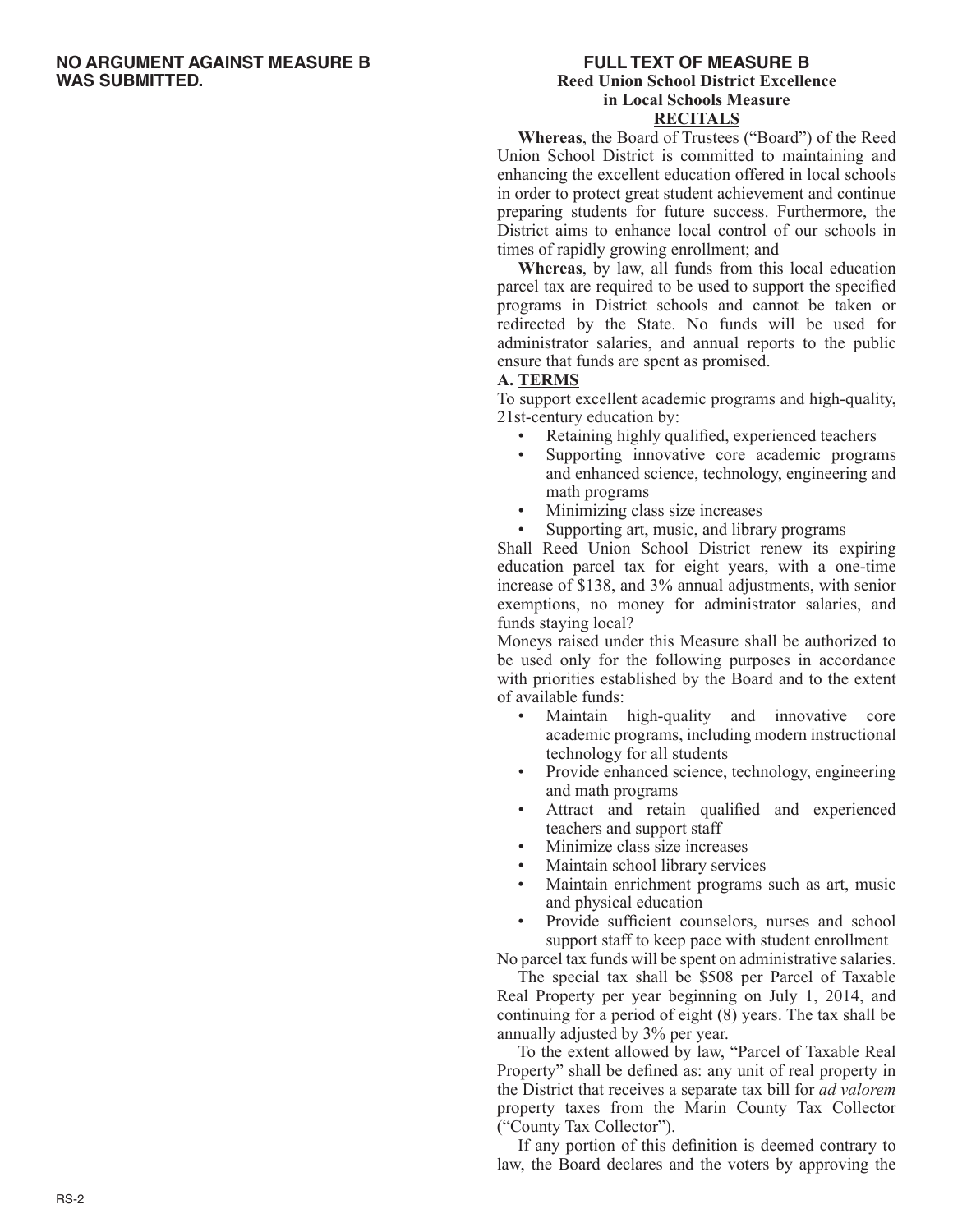Measure concur, that every other section and part of this definition has independent value, and the Board and voters would have adopted each other section and part hereof regardless of every other section or part hereof. If this definition of "Parcel of Taxable Real Property" is deemed contrary to law, "Parcel of Taxable Real Property" shall be defined as any real property in the District assigned an assessor's parcel number.

## **B. Senior Citizen Exemption from Special Tax**

Under procedures adopted by the District, an exemption from payment of the special tax may be granted on any parcel to each individual in the District who will attain the age of 65 years prior to June 1 of the tax year, who owns a beneficial interest in the parcel and who uses that parcel as his or her principal place of residence and who applies to the District on or before June 1 of any year during which the special tax is in effect ("Senior Citizen Exemption"). The District shall annually provide to the Marin County Tax Collector ("County Tax Collector") or other appropriate County official any updates to the prior year's list of parcels exempt under the Senior Citizen Exemption.

# **C. Claim / Exemption Procedures**

With respect to all general property tax matters within its jurisdiction, the County Tax Collector or other appropriate County tax official shall make all final determinations of tax exemption or relief for any reason, and that decision shall be final and binding. With respect to matters specific to the levy of the special tax, including the Senior Citizen Exemption, the application of the definition of "Parcel of Taxable Real Property" to any parcel(s) or any other disputed matter specific to the application of the special tax, the decisions of the District shall be final and binding. The procedures described herein, and any additional procedures established by the Board shall be the exclusive claims procedure for claimants seeking an exemption. Whether any particular claim is to be resolved by the District or by the County shall be determined by the District, in coordination with the County as necessary.

# **D. Appropriations Limit**

Pursuant to California Constitution and applicable laws, the appropriations limit for the District will be adjusted periodically by the aggregate sum collected by levy of this special tax.

### **E. Accountability Measures**

- 1. *Specific Purposes.* The proceeds of the special tax shall be applied only to the specific purposes identified above.
- 2. *Annual Reports.* The proceeds of the special tax shall be deposited into an account, which shall be kept separate and apart from other accounts of the District, pursuant to the Government Code. No later than December 31 of each year while the tax is in effect, the District shall prepare and file with the Board a report detailing the amount of funds collected and expended during the prior fiscal year, and the status of any project authorized to be funded by this measure. The report may relate to the calendar year, fiscal year, or other appropriate annual period, as said officer shall determine, and may be incorporated into or filed with the annual

budget, audit, or other appropriate routine report to the Board.

## **F. Protection of Funding**

Current law forbids any decrease in State or federal funding to the District resulting from the adoption of an education parcel tax. However, if any such funding is reduced or affected because of the adoption of this local funding measure, then the Board may reduce the amount of the special taxes levied as necessary in order to restore such State or federal funding and/or maximize the District's fiscal position for the benefit of the educational program. As a result, whether directly or indirectly, no funding from this measure may be taken away by the State or federal governments.

## **G. Severability**

The Board hereby declares, and the voters by approving this measure concur, that every section and part of this measure has independent value, and the Board and the voters would have adopted each provision hereof regardless of every other provision hereof. Upon approval of this measure by the voters, should any part of the measure or taxing formula be found by a court of competent jurisdiction to be invalid for any reason, all remaining parts of the measure or taxing formula hereof shall remain in full force and effect to the fullest extent allowed by law.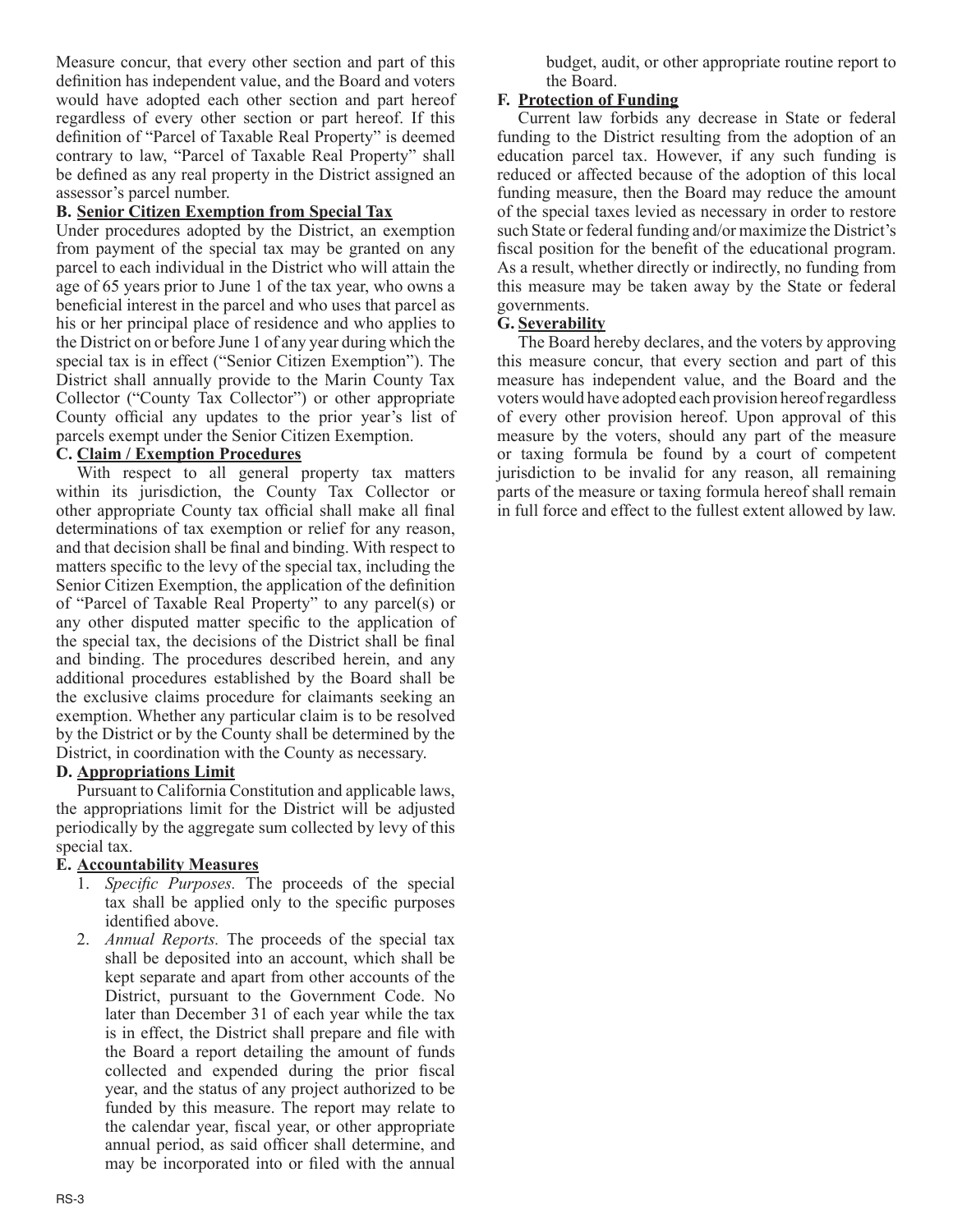#### **BEFORE THE BOARD OF TRUSTEES OF THE REED UNION SCHOOL DISTRICT RESOLUTION NO. 5-2013/14 RESOLUTION OF THE BOARD OF TRUSTEES OF THE REED UNION SCHOOL DISTRICT CALLING A MAILED BALLOT ELECTION, ESTABLISHING SPECIFICATIONS OF THE ELECTION ORDER, AND REQUESTING CONSOLIDATION WITH OTHER ELECTIONS OCCURRING ON MAY 6, 2014**

**WHEREAS,** the Reed Union School District is proud to have award winning schools with students who achieve at a consistently excellent level, and the highest student test scores in Marin County; and

**WHEREAS,** the District is committed to protecting outstanding, rigorous and innovative academic programs; and

**WHEREAS,** the District relies on local education funding to protect top-quality core academics including science, math, reading and writing, and to attract and retain experienced and effective teachers; and

**WHEREAS,** student enrollment has increased dramatically over recent years, growing by almost 35% in the last five years alone, and enrollment is projected to continue to increase; and

**WHEREAS,** due to state funding formulas this increased enrollment has not resulted in any increase in funding for the District; and

**WHEREAS,** there are no plans by the State to restore the millions in funding lost over recent years; and

**WHEREAS,** the District has maximized efforts to generate funding for educational programs from a variety of sources, including significant private fundraising efforts and support from The Foundation for Reed Schools; and

**WHEREAS,** since 1990 this community has supported excellence in our schools with locally-controlled education funding that has been critical to preventing cuts and maintaining top-quality academic programs; and

**WHEREAS,** by law, 100% of parcel tax funding remains under the local control of the District and cannot be taken or redirected by the State, all expenditures are subject to annual reports to ensure that funds are spent on voter-approved purposes, and no money will be used for administrator salaries; and

**WHEREAS,** the California Constitution Government Code authorize the District, upon approval of 2/3rds of the electorate, to levy qualified special taxes on property in the District for the purpose of providing quality educational programs in the District and other lawful purposes of the District; and

**WHEREAS,** in the judgment of this Board, following a public hearing and comment, it is advisable to request that the Marin County Registrar of Voters ("Registrar") call a mailed ballot election and submit to the voters of the District the question whether the District shall renew and increase a special tax within the District, for the purpose of raising additional revenue for the District; and

**WHEREAS,** pursuant to the Elections Code, a school district may, by resolution of its governing board, conduct an election by all mailed ballot in accordance with the laws governing mailed ballot elections; and

**WHEREAS,** pursuant to the Education Code and Elections Code, such election may be completely or partially consolidated with any other election held on the same day and in the same territory or territory that is in part the same.

**NOW, THEREFORE, IT IS DETERMINED AND ORDERED** as follows:

**Section 1. Order of Election.** This Resolution shall constitute an order of election pursuant to the Education Code to the Marin County Superintendent of Schools ("County Superintendent") to call an all mailed ballot election within the boundaries of the District on May 6, 2014.

**Section 2. Date and Purpose of Measure.** Pursuant to the California Constitution and Government Code, a special all mailed ballot election shall be held within the boundaries of the District on Tuesday, May 6, 2014, for the purpose of voting on a measure ("Measure") which will be presented to voters in the form attached hereto as **Exhibit A,** containing the question of whether the District shall impose a special tax for the educational purposes stated therein. In addition, the full text of the Measure ("Full Ballot Text") shall appear in the ballot pamphlet in substantially the form attached hereto as **Exhibit B.** The authority for the specifications of this election order is contained in the Education Code, Elections Code, Government Code and California Constitution.

**Section 3. Senior Citizen Exemption from Special Tax.**  Under procedures adopted by the District, an exemption from payment of the special tax may be granted on any parcel to each individual in the District who will attain the age of 65 years prior to June 1 of the tax year, who owns a beneficial interest in the parcel and who uses that parcel as his or her principal place of residence and who applies to the District on or before June 1 of any year during which the special tax is in effect ("Senior Citizen Exemption"). The District shall annually provide to the Marin County Tax Collector ("County Tax Collector") or other appropriate County official any updates to the prior year's list of parcels exempt under the Senior Citizen Exemption.

**Section 4. Collection of the Tax.** Beginning July 1, 2014, the special tax shall be collected by the County Tax Collector, at the same time, in the same manner, and subject to the same penalties as *ad valorem* property taxes collected by the County Tax Collector. Unpaid special taxes shall bear interest at the same rate as the rate for unpaid *ad valorem* property taxes until paid.

The special tax shall be levied on every Parcel of Taxable Real Property in the District. To the extent allowed by law "Parcel of Taxable Real Property" shall be defined as any unit of real property in the District that receives a separate tax bill for *ad valorem* property taxes from the County Tax Collector's Office.

If any portion of this definition is deemed contrary to law, the Board declares and the voters by approving the Measure concur, that every other section and part of this definition has independent value, and the Board and voters would have adopted each other section and part hereof regardless of every other section or part hereof. If